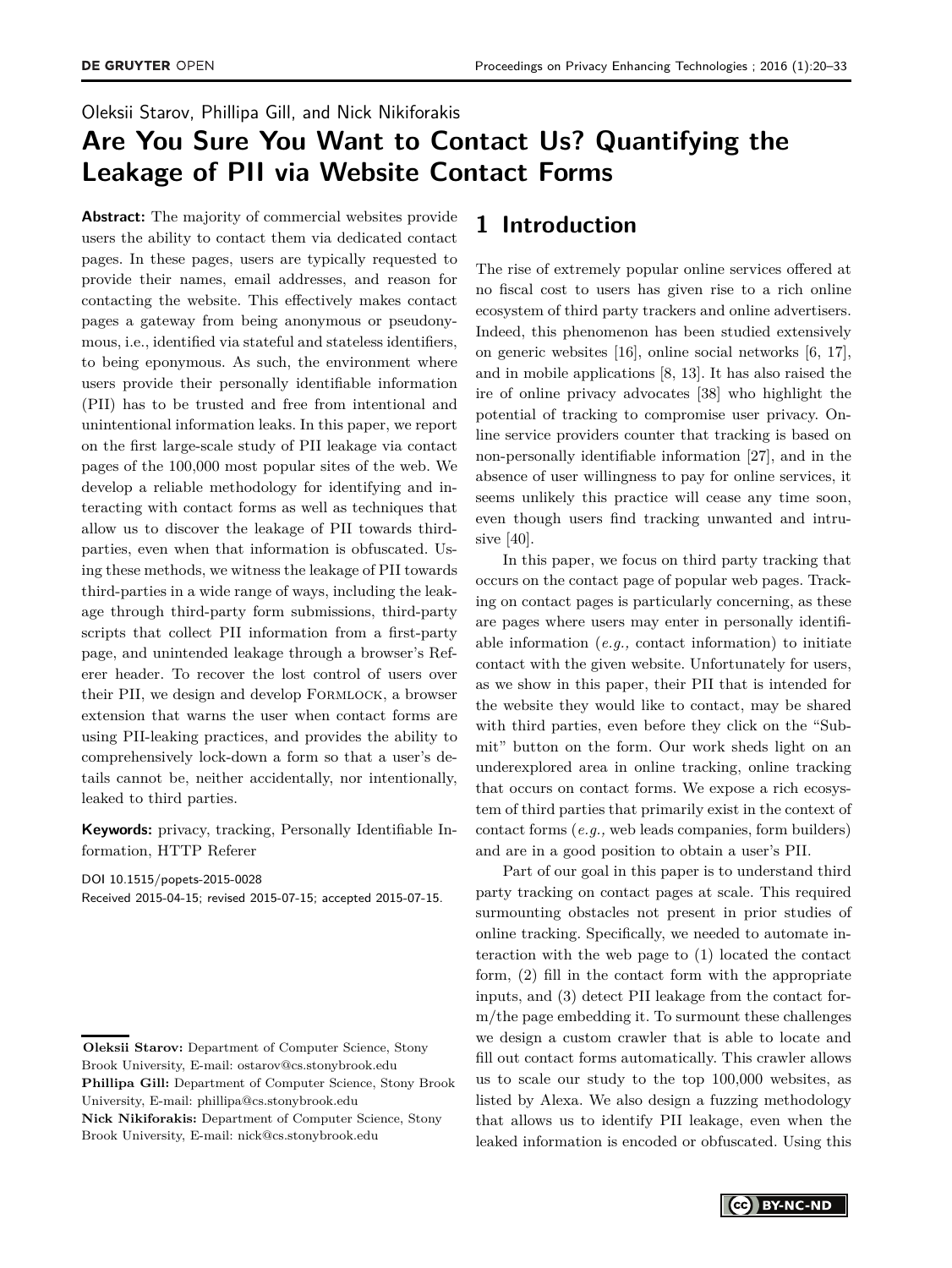methodology we study PII leakage to third parties on contact form pages along three axes:

- **What is the potential for leakage?** We consider the potential for leakage by quantifying differences in third-party JavaScript scripts included on contact form pages. We show that 29% of the sites with contact forms have more third-party JavaScript inclusions on their contact pages than on their main pages. Moreover, we categorize the actual leakage into two categories, *accidental* and *intentional*.
- **Which third parties obtain PII that is accidentally leaked by contact forms?** We discover that 2.5% of contact forms accidentally leak a user's PII to a total of 3,573 unique remote domains and we discuss the privacy ramifications of this accidental leakage.
- **Which third parties obtain PII that is intentionally leaked by contact forms?** In addition to accidental PII leakage, we show that 6.1% of all submitted contact forms are intentionally leaking a user's PII to third parties, mostly through the use of third-party form builders and marketing tools.

Motivated by our findings, we design and implement Formlock, a browser extension that warns users about leaky forms and protects a user's PII against client-side leakage, as it is entered into contact forms. Instead of relying on blacklists, Formlock uses a combination of temporary third-party request blocking, browser cookies and cache rollback, and removal of sensitive parameters from a page's URL, going above and beyond generic anti-tracking extensions.

# **2 Data Collection**

The web is a platform where the intended end-client is a human user. While browsers are used to render the incoming HTML content and relay the user's desires through HTTP requests, it is the user's responsibility to identify the rendered elements on a page and interact with them. This has allowed immense flexibility in the design of web pages where there can be near infinite different HTML and CSS arrangements that result in the same visual result.

For this reason, the web still resists reliable and generic automation. Consider, for instance, an HTML page rendered in an iframe and the same page rendered in a 5-level nested iframe. As far as the user is concerned, the two pages look identical and can be interacted with, in the exact same way. A crawler, however, needs to identify the iframe, switch contexts, and decide on a maximum number of nested iframes that it is willing to explore before moving on. In fact, there are many ways that pages can purposefully or accidentally trap naive crawlers in infinite loops, such as through the use of unbounded in-page calendars and an infinite number of dynamically generated links that always point to the same page.

For the purposes of this project, we need to be able to autonomously locate contact pages, successfully identify the expected type of input for each contactform field, fill-in the appropriate details, and submit the forms. At the same time, we look for the accidental leakage of PII information via HTTP requests as well as the presence of active third-party content that is, or could be, exfiltrating a user's PII either in the clear or through the use of obfuscation. We opine that building a crawler that can reliably find one specific page (*i.e.,* the contact page) and successfully interact with it, is a harder task than finding any page and merely indexing it, as typical crawlers do.

### **2.1 Crawler Setup**

The workhorse module of our crawler is PhantomJS [32], a JavaScript-enabled, headless browser based on Webkit. All traffic to and from PhantomJS is proxied through BrowserMob [5], a scriptable proxy with MitM capabilities, where it is analyzed for PII leakage. Through the use of the GhostDriver bindings [20], we implemented the logic of our contact-form-sensitive crawler in the Java language. In the following paragraphs, we outline the process with which we first identify and then interact with contact forms.

#### **Finding the page containing a contact form**

We argue that if websites want to encourage users to contact them, links to pages containing contact forms should be easy to find from the website's main page. Thus, for every website, we assume that there exists a separate page with a contact form, linked from the website's main page which the crawler can detect by the word "contact" appearing in the text associated with that link.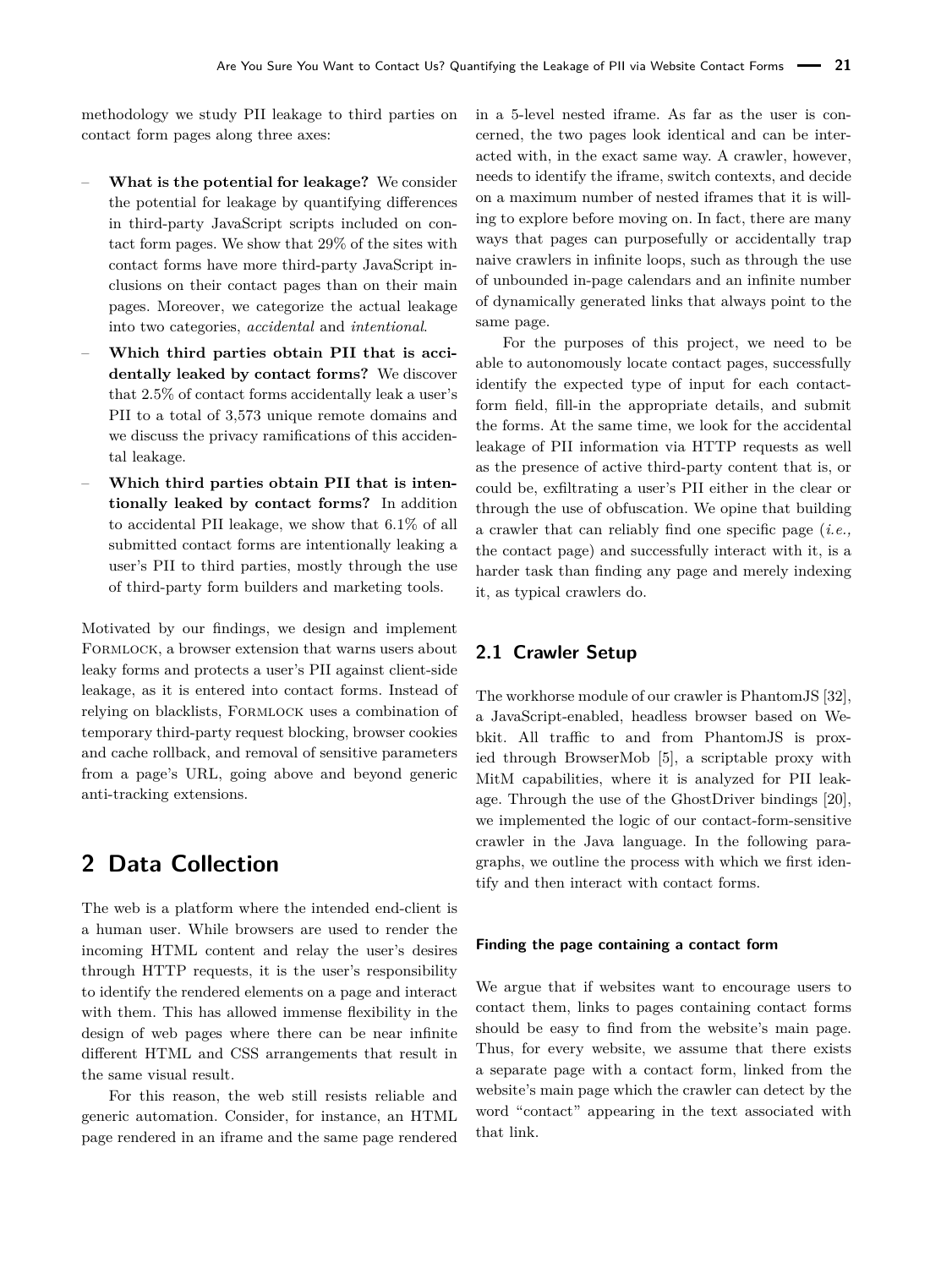#### **Locating the contact form within a page**

Once the crawler has identified a page that could include a contact form it searches for an HTML form element that satisfies certain criteria. That is, precautionary steps must be taken to ensure that the crawler interacts with a contact form and not with other types of forms, such as, login forms and search forms. Thus, we exclude forms that are i) invisible or whose rendered dimensions are below a certain threshold, or ii) have less than two input fields (*i.e.,* one for a user's email address and one for the message itself). For these reasons, we do not attempt to identify forms implemented using different web technologies, such as, Flash or Java.

#### **Filling and submitting forms**

Even though one could attempt to fill-in all input fields with random text and press the submit button, we argue that this would not result in successful form submissions for a significant fraction of the web. Websites typically employ JavaScript functions that are triggered upon submission and inspect whether the text of each input field matches the expected format, e.g., ensuring that the value typed in a telephone input field only contains numbers and dashes. As such, our crawler looks for textual cues in order to identify what information to fill-in in any given textbox. When the type of an input field cannot be reliably determined, we opted to retype our control email address (*i.e.,* the email address created for our crawling experiments), since the lexical structure of email addresses have the capacity to satisfy many different input fields. We locate the form submission button by its input type, as well as its placement in relation to other input fields. Note that we chose not to attempt to break CAPTCHAs and thus any website requiring a CAPTCHA for a successful contact form submission is not represented in our results. Our decision was motivated by the difficulty of breaking modern CAPTCHAs using computer vision, and our unwillingness to support human-powered, CAPTCHA-solving sweatshops [25]. We argue that this decision does not change the take-away messages of our work, since all of our findings are already lower bounds. As such, if we would be able to support CAPTCHAs, the percentage of discovered PII-leaking forms could only increase.

We consider a form to be successfully submitted when a website redirects us to a new page that contains phrases indicative of a successful form submission, such as, "thank you" or "successfully submitted."

#### **Detecting PII leakage**

PII is the information about users that can later be used to trace users back to their real identity. In the context of contact forms, this information typically includes the users' first names and last names, their email addresses and their phone numbers. To track the dispersion of PII once it is submitted in a contact form, we always populated forms with the same first name and last name of a made-up persona, an email address created for the purposes of this experiment, and the universal contact message "I want to ask a couple of questions, how can I call you?". We consider PII to be leaked when it is sent to a third-party domain, that is, a domain other than the one present in a browser's address bar. In addition, we quantify the potential leakage through remote JavaScript providers, by tracking the dynamically-loaded, third-party JavaScript libraries located on a contact page which could, if they wanted to, obtain the user's information as that is being entered into a contact form.

### **2.2 Identifying PII in HTTP traffic**

A detail that is missing from the above description is how exactly we identify a user's PII in HTTP requests. While one can straightforwardly search for PII being transmitted in the clear, this method will not be able to account for leaks that use various encoding or obfuscation techniques to hide the PII in the outgoing traffic. To account for these schemes, we devised the following methodology:

- We execute the crawl three times to have three clearly separate submissions per website contact form. In the first two submissions we use the same email address, while we choose a second control email address in the third submission.
- Third-party requests during each submission of the same contact form are matched by URL (including path) to obtain request triples in the form of:

### (*ri*1*, ri*2*, ri*3)∀*i* ∈ *R*

where  $R$  is the set of third-party requests occurring during and after the submission of a given contact form. Afterwards, for each request, we extract all sent parameters and their values, including parameters from the query string, cookies, headers, post data or multipart data.

– We compare the extracted parameters and values within each triple. If one of the request parameters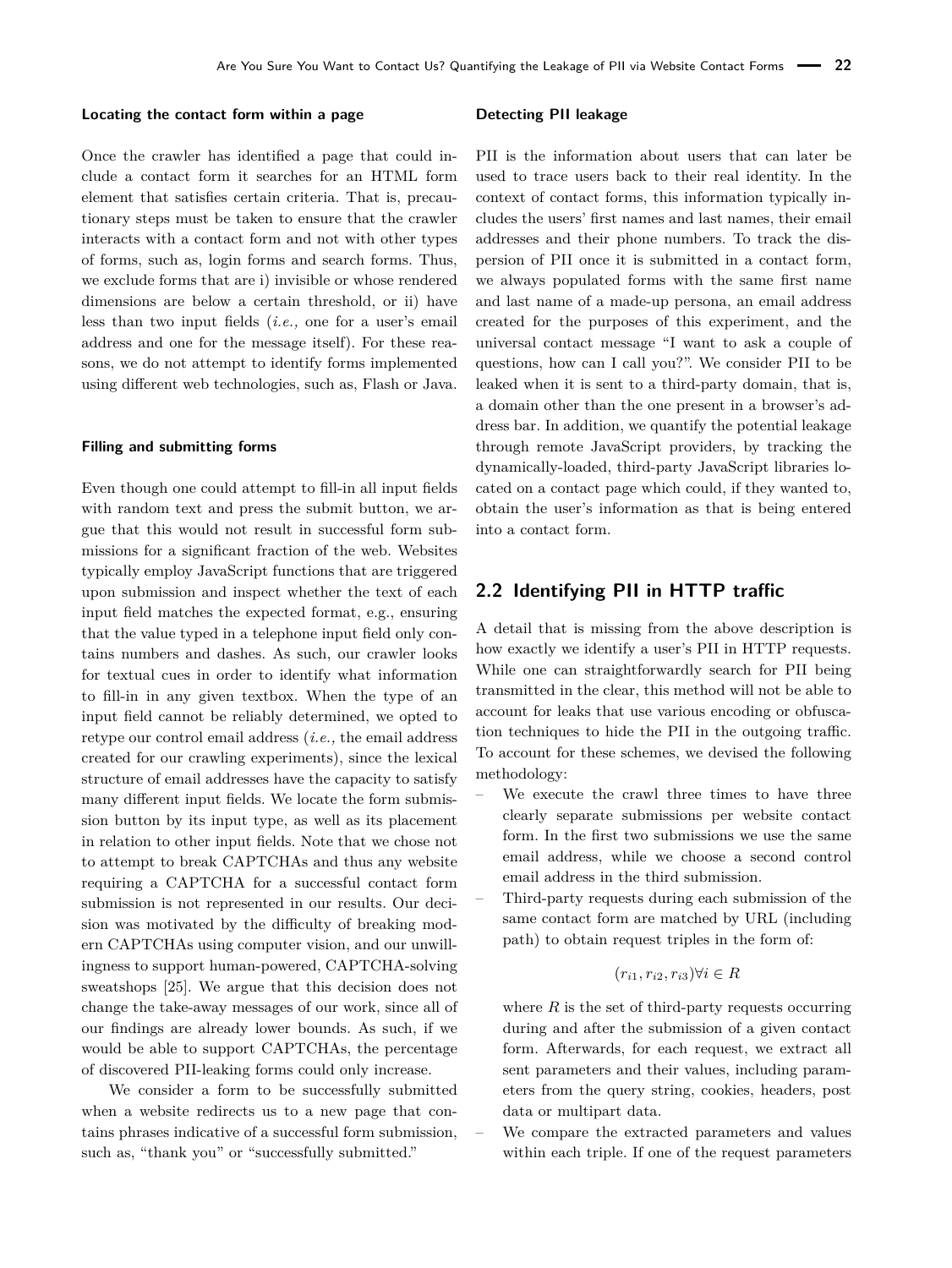was the same during our first two form submissions (when the same email address was used), but was different in the third one (when we used a different email address), we mark this form as one that is potentially leaking user PII and requires manual analysis.

Even though this method cannot be used to automatically mark forms as suspicious when the requests resulting from a form submission vary significantly from the previous submissions of the same form, (such as in the case of modern encryption algorithms where the same plaintext is transformed into different ciphertexts), it can be used to automatically detect cases of encoding and obfuscation on otherwise stable forms of leakage. That is, our fuzzing method will be able to detect requests which carry parameters whose values change when the input data changes.

## **2.3 Crawler Results**

To measure the leakage of PII on popular websites, we used our contact-form-sensitive crawler on the 100,000 most popular websites, according to Alexa [3]. The crawl was executed on a 16-core server located in the US, in January 2015.

The results of our crawl are as follows: Our crawler identified a contact page on 29.6% of the 100K websites. Due to the presence of contact pages with just email addresses or ones implemented using Flash or Java, our crawler successfully located contact forms on 17% of the original 100K websites. We were able to complete and successfully submit approximately 82.5% of the discovered forms. The distribution of the ranks of the websites where we were successful in identifying and submitting contact forms was uniform, i.e., the accuracy and reliability of our contact-page-sensitive crawler is not dependent on a site's popularity.

# **3 Analysis of crawler-collected data**

In this section, we report on our analysis of the data collected from locating and submitting contact forms in the web's most popular 100K websites. The PII leakage is analyzed according to the road map presented in Figure 1. First, in Section 3.1, we discuss the cases of *potential* PII leakage, where websites give third parties access



**Fig. 1.** Covered Variations of PII Leakage

to user PII by including remote JavaScript libraries on contact pages. Even though not all JavaScript libraries will try to maliciously exfiltrate a user's PII, any single one can, at any point in time, abuse its privileged position to do so. Second, in Section 3.2, we present the discovered cases of *actual* PII leakage, where a user's PII is visibly leaked to third parties via third-party scripts and content. We further categorize this actual PII leakage into *accidental* and *intentional*. For the former, we witness how poor coding practices are responsible for leaking user PII to thousands of third-party domains. For the latter, we discover that website owners intentionally leak a user's PII to third parties, typically through the outsourcing of contact forms and the use of various marketing tools.

We would like to emphasize that by "intentional leakage" we merely mean that a website, through the conscious use of third-party tools that receive user PII, is leaking a user's private information to third parties, who may or may not capitalize on that information in an abusive and opaque way. We *do not* mean that a website is, capriciously or maliciously, compromising the PII of its users.

# **3.1 Potential PII Leakage**

JavaScript has emerged as the defacto client-side programming language of the web. The vast majority of modern websites use JavaScript to dynamically manipulate a page's DOM, enrich user experience through asynchronous requests and responses, and off-load noncritical, server functionality to the client.

As with any programming language, one can develop complex libraries using JavaScript and make diverse functionality available through well-defined APIs. In fact, programmers of web applications have come to rely on external third-party libraries to implement analytics (e.g. Google Analytics), interface enhancements (e.g. jQuery), and social-network integration (e.g. Face-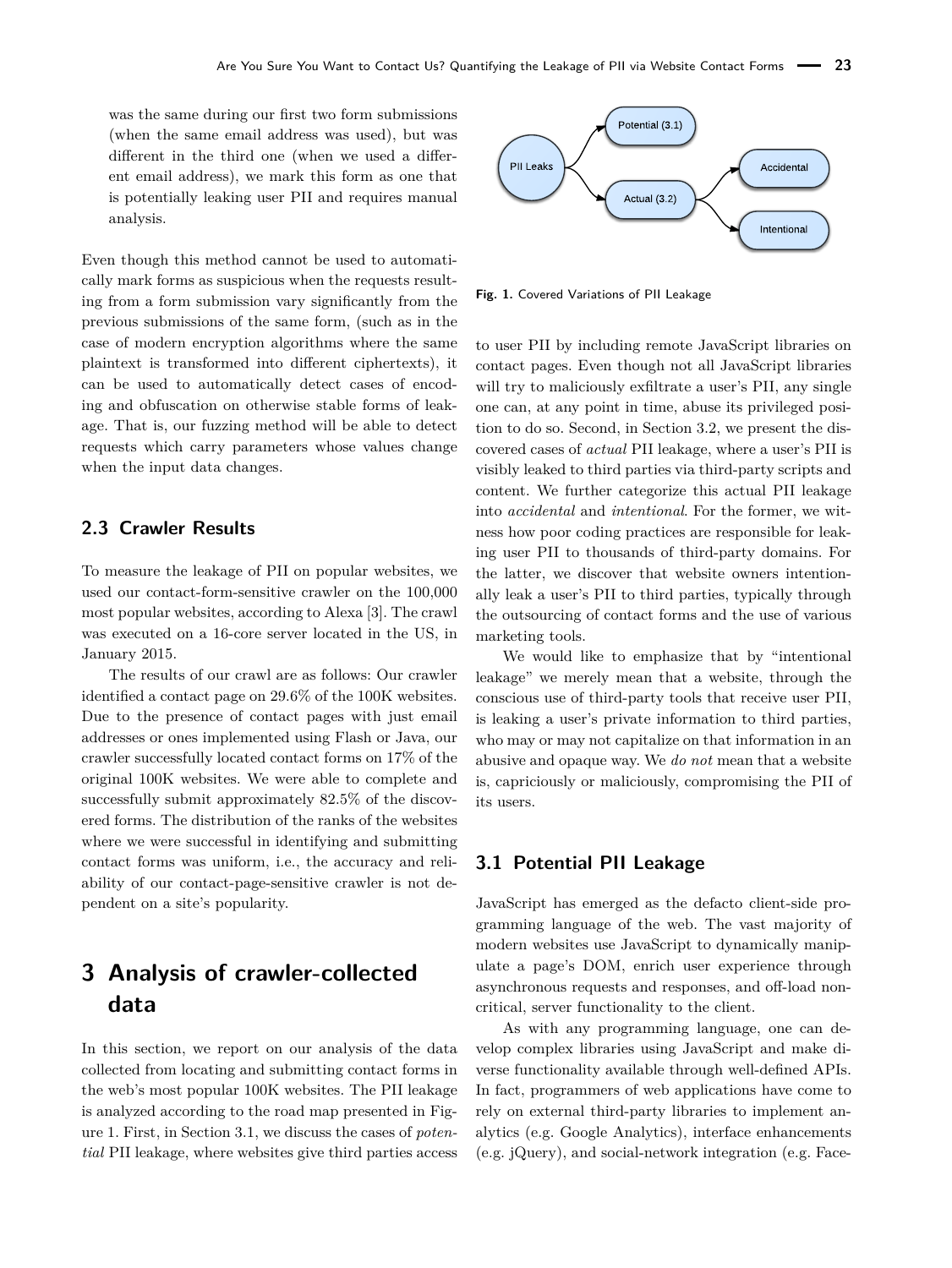

**Fig. 2.** Number of remote domains trusted for JavaScript on a website's main page versus its contact page.

book Like and Share). These libraries are loaded, ondemand, by a user's browser and incorporated into the origin of the including website. As such, in the absence of explicit isolating done through complicated, non-standard mechanisms, the providers of externally loaded JavaScript libraries have, by default, full control over the content of the webpage in which they are included. The remotely-included, third-party code can inspect and modify everything that a local JavaScript file can. For this reason, researchers have conducted measurements studies mapping the trust relationships between websites and the servers from where they include remote JavaScript code, showing the dangers of careless remote JavaScript inclusions [28, 41].

For our purposes, we are interested mostly in the JavaScript libraries included in contact pages and how these libraries differ in respect to the ones loaded on the main page of a website. Figure 2 shows a scatterplot of the number of unique third-party domains associated with the included JavaScript libraries on the main page of each website, versus the number of unique thirdparty domains associated with libraries on the contact page of the same site. The full lines are the regression lines for the top 1K, 10K and 100K domains, whereas the dotted line represents the  $y = x$  which allows one to easily distinguish the websites including JavaScript from more unique domains on their contact page than on their main page (points above the dotted line). Based on Figure 2, we make the following observations:

– As prior studies have shown, popular websites include remote JavaScript sources from tens of remote unique domains. If any one of these remote domains gets compromised, the attacker can abuse the existing trust relationship to serve malicious code to the most popular websites of the Internet.

- Fortunately, most web administrators understand that a contact page is more sensitive that the main page of a website and thus choose to include less remote libraries on it. At the same time, 29% of popular websites do the exact opposite, with the worst offender including code from 20 times as many remote domains on their contact page, than on their main page.
- Inclusions of remote JavaScript code increase as we move towards less popular sites, both on the main page of a website as well as on its contact page.

Every single one of the remote JavaScript libraries present on a contact form can, with relative ease, read the user's PII as it is typed by the user, through the use of appropriate key-pressed event handlers. As such, we consider the excessive use of remote JavaScript libraries on contact forms to be *potential PII leakage*.

Due to the popularity of certain remote JavaScript providers (over all website pages), it is hard to observe the change of remote inclusions for smaller players in the contact form ecosystem. For this reason, in Table 1, we show the top remote code providers in terms of relative increase. For instance,<zndsk.com> was seen 54 times more on a contact page, than on a main page. One can see many entries that offer contact-form-handling services like<zndsk.com> (used by [zendesk.com\)](zendesk.com),<desk.com> and [wufoo.com,](wufoo.com) as well as visitor tracking services like [crazyegg.com.](crazyegg.com) Finally, Oracle uses the<rnengage.com> domain for its RightNow software that also provides personalized communication with customers.

## **3.2 Actual PII Leakage**

In this section, we turn our attention to actual PII leakage captured by our proxy, i.e., contact forms leaking a user's personally identifiable information to third parties. We categorize the leakage as either accidental, or intentional, depending on the way that a user's information is handled and our analysis of each case of leakage.

#### **Accidental leakage**

A common vector for actual PII leakage is through the well-understood practice of exposing sensitive informa-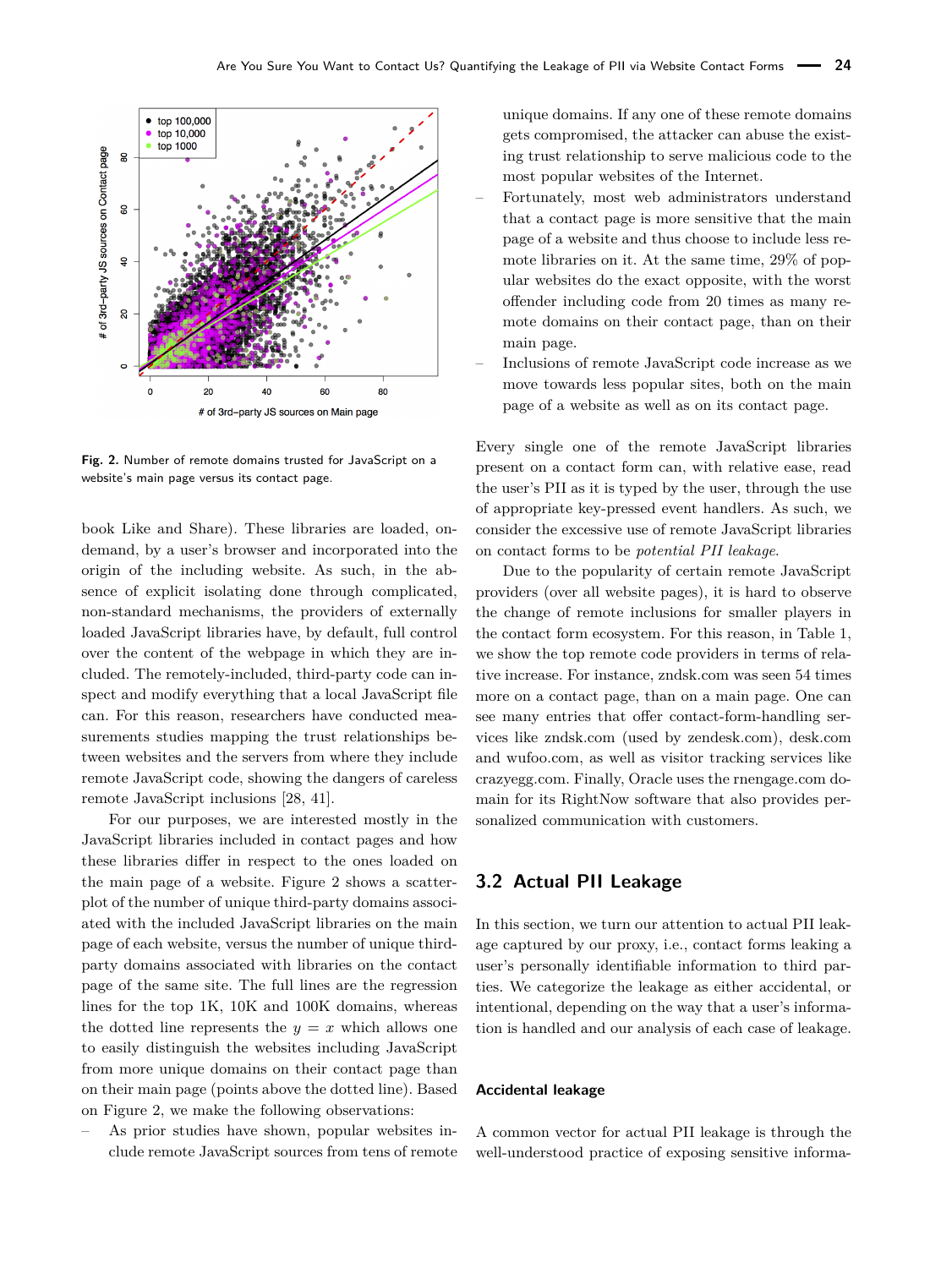| Domain           | Main | Contact | Times |  |  |
|------------------|------|---------|-------|--|--|
| More on Contacts |      |         |       |  |  |
| zndsk.com        | 1    | 54      | 54    |  |  |
| amikay.com       | 3    | 90      | 30    |  |  |
| desk.com         | 4    | 89      | 22    |  |  |
| wufoo.com        | 14   | 193     | 14    |  |  |
| nr-data.net      | 27   | 372     | 14    |  |  |
| rnengage.com     | 10   | 113     | 11    |  |  |
| ooh li           | 7    | 58      | 8     |  |  |
| gwallet.com      | 19   | 117     | 6     |  |  |
| ezakus.net       | 20   | 108     | 5     |  |  |
| r1-cdn.net       | 28   | 122     | 4     |  |  |
| Just on Contacts |      |         |       |  |  |
| prfct.co         | 0    | 291     |       |  |  |
| crazyegg.com     | 0    | 196     |       |  |  |
| hrblock.com      | O    | 175     |       |  |  |
| zdassets.com     | ი    | 147     |       |  |  |

**Table 1.** Remote JavaScript providers that appear much more on contact pages than on main pages.

tion in URLs. For our study, we measure the number of contact forms that expose the user's PII by submitting them to the server using the GET method. For instance, if<example.com> has a contact form that uses the GET method to submit a user's contact data to [www.example.com/submit,](www.example.com/submit) the user's browser will eventually create a request such as [www.example.com/](www.example.com/submit?fname=John&lname=Doe&msg=[...]) [submit?fname=John&lname=Doe&msg=\[...\].](www.example.com/submit?fname=John&lname=Doe&msg=[...])

The web server will respond with a page containing some sort of acknowledgement and, in a typical web page, references to multiple remote resources. Thus, if, for instance, the acknowledgment page is using the Google analytics platform, the browser will request the appropriate JavaScript library from the [google](google-analytics.com)[analytics.com](google-analytics.com) domain. That request, will also contain the Referer header (*i.e.,* the URL containing the form parameters) which will essentially be volunteering to Google the user's first name, last name, and any other contact details provided by the user on the contact form. Note that the Referer header is emitted with any request for a remote resource, thus a user's PII will also be leaked in requests for remote images, cascading style sheets, pages for iframes, SWF files, etc.

In our study, we discovered that 423 forms i.e. 2.5% of the total number of contact forms which our crawler submitted, leaked the user's PII through the URL query string. The data leaked to a total of 3,573 unique thirdparty domains with an average of 8 third-party domains receiving the user's PII per GET-submitting form. For our purposes, a third-party domain is either a domain name whose Public-Suffix+1 is different than the firstparty domain (e.g.<server.ads.com> receiving PII via the Referer header of [www.example.com\)](www.example.com), or a subdomain of the main domain whose IP address is registered to a different autonomous system (AS) than the IP address of the first-party website. We chose to broaden the notion of a remote domain since certain tracking and analytics companies bypass third-party restrictions imposed by the user by mapping a subdomain of the main first-party domain, e.g., [tracking.example.com,](tracking.example.com) directly to their remote servers [33]. Table 2 shows the 15 most popular third-party domains that ended up receiving our PII through the browser's Referer header. One can straightforwardly recognize popular companies offering libraries for analytics, social networks, advertising, and market research.

Even though one may be tempted to dismiss the seriousness of this issue due to the small overall percentage of PII-leakage through the URL (2.5%), it is important to recognize the *cascading effects* on a user's privacy, of even a single PII-including Referer header towards a popular third-party. Any single one of the 3,573 unique remote hosts where the browser voluntarily leaks the user's PII can now link the user's contact details, to whatever cross-domain tracking method they are already employing, such as, third-party cookies [34] or device fingerprinting [1, 2, 7, 26, 29]. Thus, as the user keeps browsing the web, the popular thirdparties with a near-ubiquitous presence can now track that user, by name, across websites. While we do not know whether all 3,573 third parties make use of this accidentally leaked data, it is a safe assumption that some do. This assumption is backed up by historical examples where advertising companies do not hesitate to try any method that gives them an advantage over the rest of the competition [4, 12, 35, 36]. Finally, note that manually disabling the transmission of the Referer header does not fully solve the problem. While the providers of passive remote resources (such as images and Cascading Style Sheets) will no longer receive a user's PII, the active remote resources can still inspect the URL of the website in which they are included (e.g. inspecting the window.location.href property through JavaScript) which, in the cases of GET-submitted forms, will include a user's PII.

#### **Intentional leakage**

After accounting for the potential PII leakage through remote JavaScript inclusions and the actual, but accidental, PII leakage due to poorly-coded HTML forms,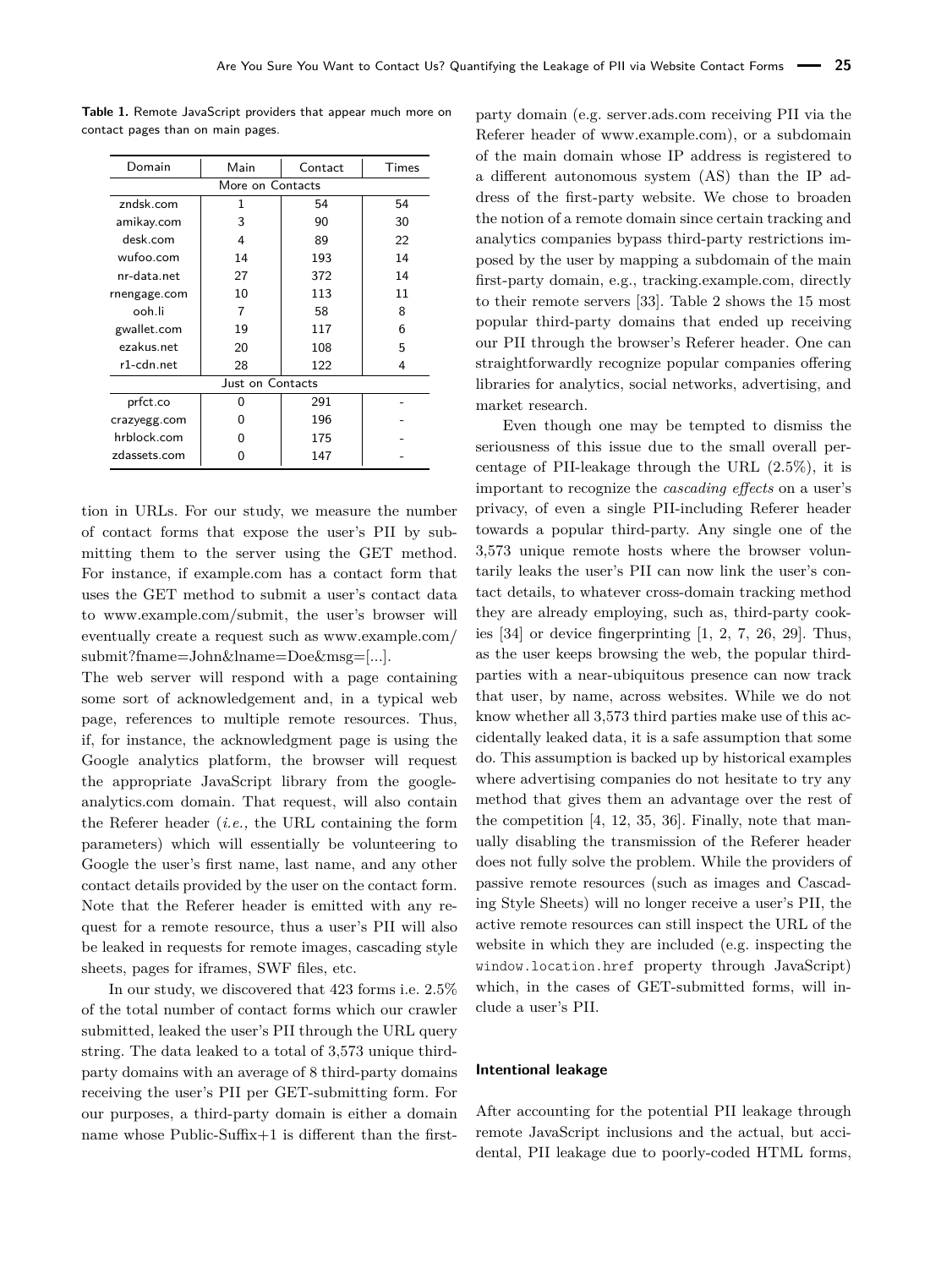**Table 2.** Third-party domains that most frequently receive user PII via the Referer header. The "Overall Presence" column shows the presence of each third party over the 100K websites of our study, thereby quantifying the cascading effects of accidental PII leakage

| Domain                | $#$ of websites | Overall Presence |  |
|-----------------------|-----------------|------------------|--|
| google-analytics.com  | 260             | 63.9%            |  |
| google.com            | 174             | 41.8%            |  |
| facebook.com          | 156             | 38.2%            |  |
| doubleclick.net       | 150             | $45.0\%$         |  |
| twitter.com           | 20.8%<br>85     |                  |  |
| googlesyndication.com | 69              | 24.6%            |  |
| scorecardresearch.com | 58              | 16.3%            |  |
| googleapis.com        | 58              | 40.3%            |  |
| adnxs.com             | 50              | 20.8%            |  |
| googleadservices.com  | 46              | 22.6%            |  |
| rlcdn.com             | 40              | 7.3%             |  |
| cloudfront.net        | 35              | 14.1%            |  |
| vahoo.com             | 33              | 15.2%            |  |
|                       |                 |                  |  |
| gstatic.com           | 22              | 25.9%            |  |

there is one last category of PII leakage related to contact forms left to be discussed, namely, intentional PII leakage.

By analyzing the results of our crawling experiment and removing cases of accidental PII leakage we discovered that 6.1% (1,035) of all submitted contact forms leak a user's PII to third parties. Even though the exact nature of each third party is unique, one can, without too much loss of precision, categorize them in two broad categories, namely, *form builders* and *marketing solutions*.

**Form Builders.** Form builders include solutions that allow website administrators to deploy contact forms without implementing them or hosting them. Upon registering with a form builder, the form builder provides to a website administrator, either an automatically generated HTML form or a JavaScript snippet which is responsible for dynamically creating and styling a similar HTML contact form. In both cases, while the contact form is situated within the first-party website, the user's contact details will be submitted to the form builder. The form builder will then either forward each user inquiry to the form-embedding administrator via an email, or provide a more sophisticated control panel for managing and replying to user inquiries. Form builders are responsible for 3% of the total actual and intentional PII leakage. We list some of the most popular form builders in Table 3.

Even though form builders may initially appear harmless, it is important to realize that they are essentially invisible aggregators of user inquiries with the ability to store and correlate PII from a multitude of unrelated third-party domains. We classify them as invisible since there is no visual indication available to the user to communicate the fact that while her details are provided to what appears to be<example.com> they will, in fact, be submitted to [formbuilder.com.](formbuilder.com) To the extent that the submission of a contact form is analogous to the sending of a letter, we argue that users expect that only an intended recipient will be able to read their letters, without middle men that can opaquely open, inspect, and forward their letters. Note that, as shown in Table 3, some form builders do not even wait for a user to click "submit", before reading and sending out their PII.

**Marketing solutions.** Next to form builders, the vast majority of third parties receiving a user's PII from web contact forms belong to the broad category of marketing solutions whose aim is to capture, analyze and manage a website's target audience. These PII-handling products are responsible for 3.65% of intentional PII leakage over all submitted forms.<sup>1</sup> It is more likely that PII captured by those scripts will be shared with other parties and used for targeted advertising, email marketing, than other types of third parties, such as the aforementioned form builders. Table 3 shows the most popular marketing solutions that were the recipients of intentionally leaked PII.

Even though no two marketing solutions are identical, the marketing solutions that were the most unexpected, were *web leads*. Web leads are analytics platforms that go beyond the traditional analytics in that they try to identify users of interest, within the population of users browsing a website at any given time. As their name indicates, web leads platforms try to identify users of high value so that a sales team with constrained resources can focus their efforts on the users that are the most likely to be beneficial to their company. For instance, in the most straightforward, and least intrusive type of web leads, collected email addresses are combined with business information obtained by a combination reverse DNS-lookups on the visitors' IP addresses, and the augmenting of that information with data from

**<sup>1</sup>** Note that the sum of these two categories is greater than 6.1% since some websites adopt either more than one marketing solutions, or a combination of a marketing solution and a form builder.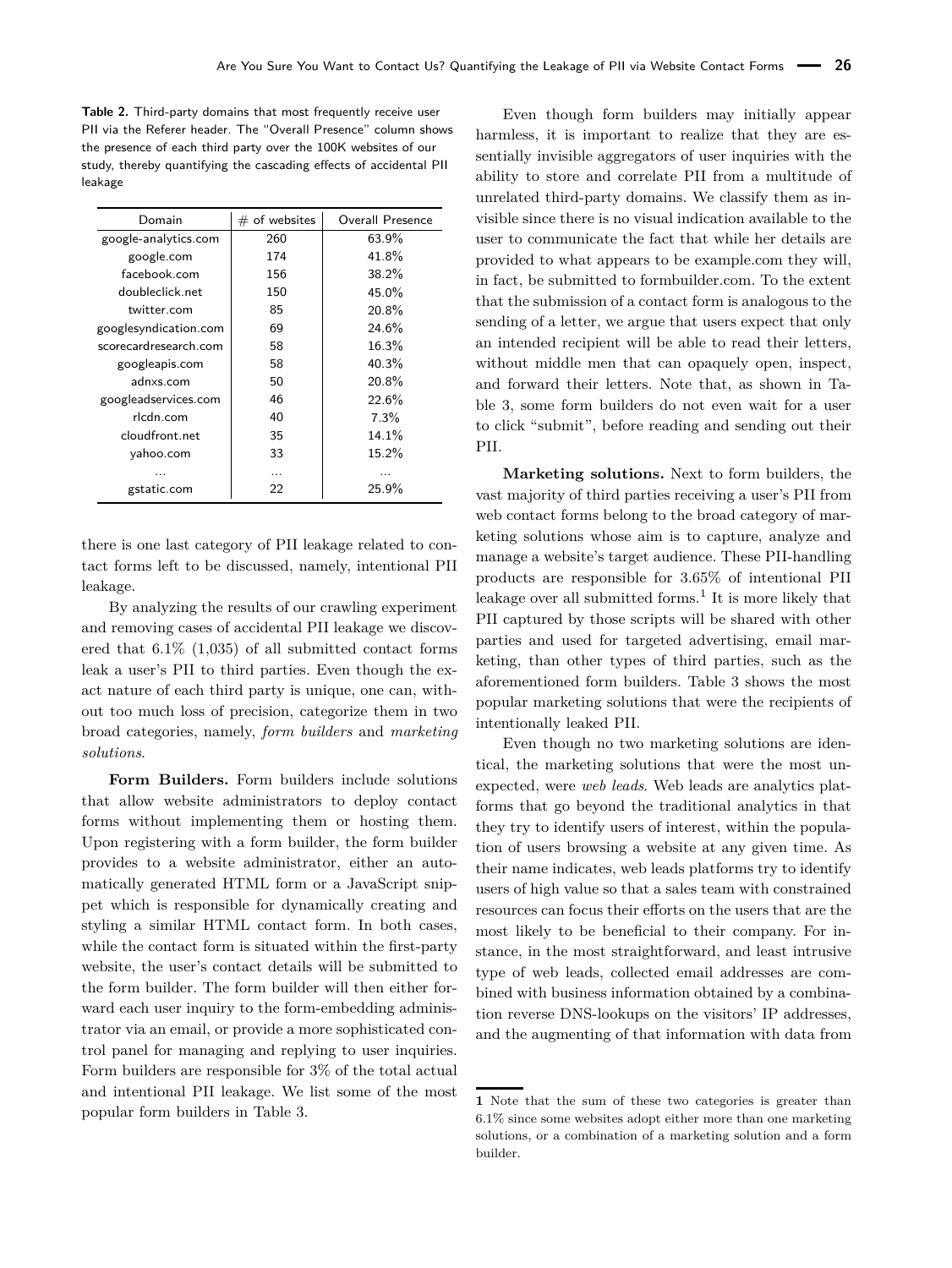

**Fig. 3.** High-level view of hidden, server-side, PII sharing between customers of specific web leads platforms

additional sources, such as LinkedIn. Thus, a sales agent can focus on users belonging to companies that are the most likely to become future customers. The captured PII becomes part of the user's tracked identity so that a user who has identified herself (via a contact form) to [example.com,](example.com) will be identified, by name, in all future visits of [example.com.](example.com) While the exact tracking details vary, we noticed that some companies, such as Active-Conversion and Sirius Digit'M, go beyond the use of stateful tracking, by using various fingerprinting techniques.

While researching the exact workings of the identified web leads companies, we encountered companies that use, what we consider to be, the most intrusive and least transparent technique for deanonymizing users. In this technique, as shown in Figure 3, all first party websites that are customers of one specific web leads platform share a common server-side PII database where contact details captured on one website, are available to all other websites. Specifically, the details that a user provides in the contact form of one website are captured and associated with a third-party cookie belonging to the domain of the web leads platform. This effectively means that thousands of sites that are customers of the same web leads platform and with which a user has never interacted, can suddenly deanonymize a fraction of their visiting users. As more and more websites participate in this "ring", more and more users can be effortlessly deanonymized. These companies, such as LeadLander [19] and the recently defunct Relead, openly claim to provide such deanonymizing functionality to their clients [18, 31] while users who have happened to be contacted by a website that they were browsing but never provided their details to, have openly expressed their discomfort [37].

**Table 3.** Third-party domains belonging to marketing solutions and form builders that capture user PII that is purposefully leaked via a contact form. Shaded entries denote domains belonging to companies offering marketing solutions. Note that some thirdparty JavaScript libraries leak a user's PII even before the user submits the contact form.

| Domain                | $#$ of websites |  |  |  |
|-----------------------|-----------------|--|--|--|
| On Submit             |                 |  |  |  |
| wufoo.com             | 159             |  |  |  |
| marketo.com           | 77              |  |  |  |
| salesforce.com        | 71              |  |  |  |
| hubspot.com           | 71              |  |  |  |
| list-manage.com       | 67              |  |  |  |
| aweber.com            | 46              |  |  |  |
| formstack.com         | 37              |  |  |  |
| eloqua.com            | 34              |  |  |  |
| zopim.com             | 33              |  |  |  |
| infusionsoft.com      | 30              |  |  |  |
| blogger.com           | 25              |  |  |  |
| addthis.com           | 23              |  |  |  |
| zendesk.com           | 21              |  |  |  |
| omtrdc.net            | 21              |  |  |  |
| bizible.com           | 21              |  |  |  |
| foxyform.com          | 20              |  |  |  |
| 2o7.net               | 20              |  |  |  |
| emailmeform.com       | 18              |  |  |  |
| caspio.com            | 15              |  |  |  |
| pardot.com            | 15              |  |  |  |
|                       | .               |  |  |  |
| trackalyzer.com       | 9               |  |  |  |
| bluekai.com           | 8               |  |  |  |
|                       | .               |  |  |  |
| leadformix.com        | 4               |  |  |  |
| <b>Filling Out</b>    |                 |  |  |  |
| sessioncam.com        | 5               |  |  |  |
| veinteractive.com     | 3               |  |  |  |
| hawksearch.com        | 1               |  |  |  |
| kayako.com            | $\mathbf{1}$    |  |  |  |
| onlinechatcenters.com | $\mathbf{1}$    |  |  |  |
| tendinc.com           | 1               |  |  |  |
| hawksearch.info       | 1               |  |  |  |

Even though LeadLander has not achieved a high market penetration in the Alexa top 100K websites (discovered by our crawler on nine different websites as [trackalyzer.com\)](trackalyzer.com), the same cannot be said for its adoption by less popular websites. According to statistics kindly provided to us by Ghostery [11], LeadLander has been identified on more than 1,108 different domains.

Listing 4 shows a JavaScript snippet of LeadLander's PII capturing script, namely the part that is responsible for extracting a user's email address from a contact form. One can see that the script is trying to automatically identify the element containing a user's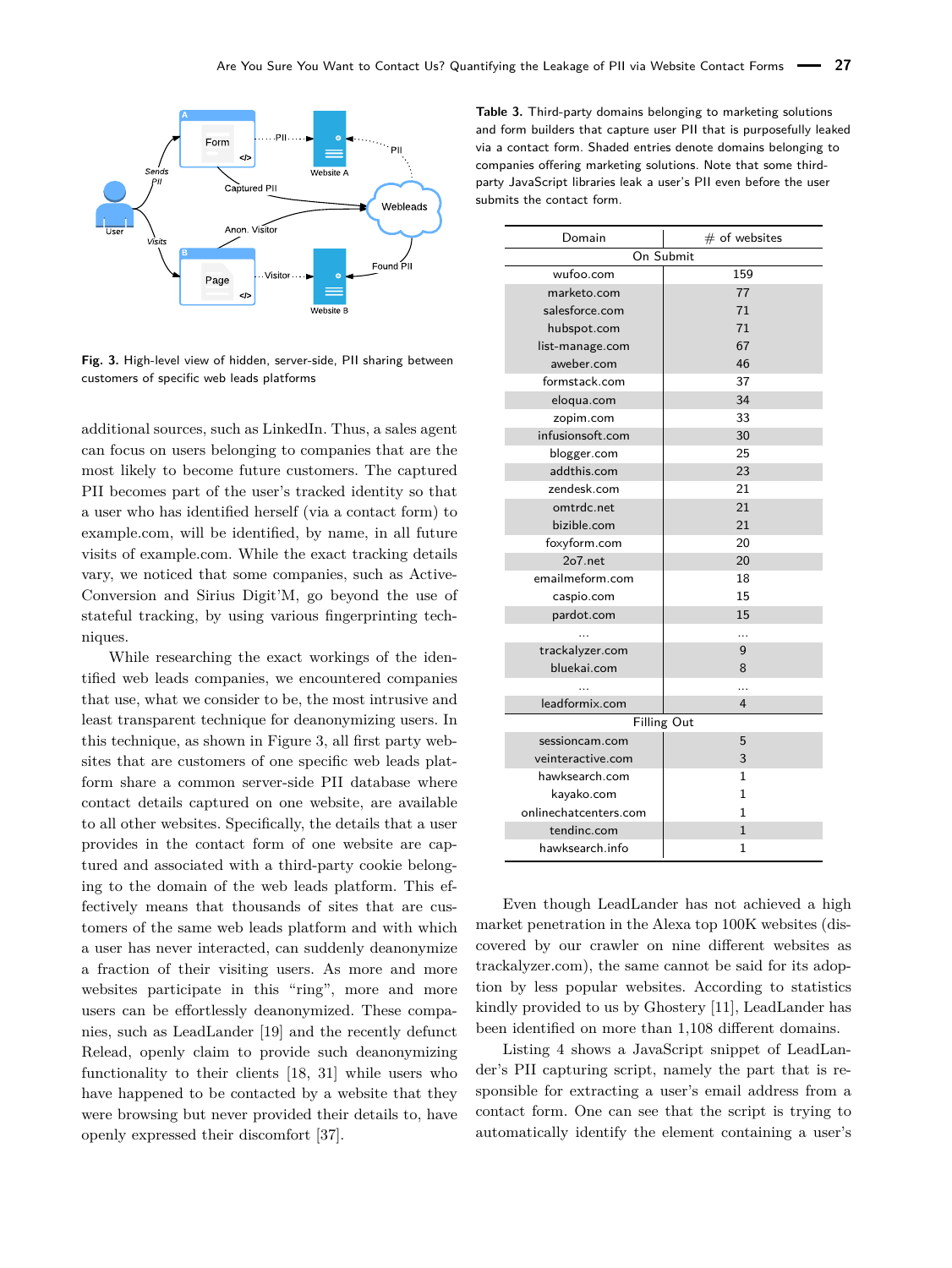| Category                  | % Forms | % Accident | % Purpose |
|---------------------------|---------|------------|-----------|
| Computers/Internet        | 18.5    | 2.0        | 8.5       |
| Business/Economy          | 10.2    | 3.6        | 8.4       |
| Shopping                  | 7.4     | 2.3        | 5.3       |
| Entertainment             | 4.9     | 2.5        | 3.7       |
| News/Media                | 4.7     | 4.1        | 9.8       |
| Blogs/Web Comm.           | 4.6     | 1.8        | 10.8      |
| Education                 | 3.1     | 2.7        | 5.6       |
| Travel                    | 3.0     | 3.5        | 2.5       |
| <b>Financial Services</b> | 2.8     | 1.9        | 3.0       |
| Search/Portals            | 2.5     | 2.8        | 3.3       |
| Games                     | 2.4     | 2.2        | 3.1       |
| Health                    | 2.1     | 1.9        | 5.8       |
| Sports                    | 2.0     | 1.4        | 3.7       |
| Pornography               | 1.9     | 0.9        | 2.7       |

**Table 4.** Actual PII leakage by website category

email address by iteratively working through a long list of commonly used element names. The code is triggered on the form's onSubmit JavaScript event and transmits the captured input values to LeadLander via a tracking "pixel tag". This *plug-and-play* nature of the script means that a website administrator can just include the remote JavaScript library from the LeadLander platform and become part of their "deanonymizing ring" with little or no effort.

It is worthwhile pointing out that there may be many more web leads platforms that behave in similar ways. The unobservable, server-side sharing of PII information makes it, unfortunately, impossible to detect this PII sharing from the client-side, barring, of course, side-effects such as a user being contacted by a website to which she did not provide her email address. To obtain a rough approximation of this phenomenon, we tracked the email responses that we received from the contact forms submitted by our contact-form-sensitive crawler. Our inquiry to all recipients was the, rather universal, message "I want to ask a couple of questions, how can I call you?". Over the duration of our experiment we received 309 emails from third parties, that is, domains which our crawler never contacted.

## **3.3 Categories of first-party websites**

One may wonder whether certain categories of websites are more prone to PII leakage than others. To investigate this category-based leakage, we used TrendMicro's public website categorization engine [39] to categorize the 16,981 websites on which our crawler was able to discover a contact form. Due to the large number of dis-

**var** llelementemail = ( document . forms [ llformlooper2 ]. elements [ llelementlooper ]. name ) **if** (( llemailfound == **false** && ( llelementemail == 'email123 ') || ( llelementemail == 'signup\_t1 ') || ( llelementemail == 'Sender ') || ( llelementemail == 'jform [ contact\_email ]') || ( llelementemail == 'web\_form\_1 [ field\_2 ] value ' && llfrmid ==23954)  $(11$ elementemail == 'input\_5 ' && llfrmid == 25451) || ( llelementemail == 'your - email ' && llfrmid ==19415)  $(llelement email == 'email')$ || (llelementemail=='name' && llfrmid==22344)<br>|| (llelementemail=='Email') ( llelementemail == 'Email ') || (llelementemail == 'lldEmail')<br>|| (llelementemail == 'si\_contact || (11elementemail=='si\_contact\_email')<br>|| (11elementemail=='Contact\_Email') || ( llelementemail == ' Contact\_Email ') || (llelementemail == 'mail')<br>|| (llelementemail == 'e-mail || (llelementemail == 'e-mail')<br>|| (llelementemail == 'E-mail')  $(llelement email == 'E-mail')$ || ( llelementemail == 'E- Mail ')  $(11$ elementemail == 'e\_mail') || ( llelementemail == 'EMAIL ') ...

**Fig. 4.** Snippet of LeadLander email-extracting JavaScript code. Notice how the script tries to guess the name of the DOM element contain a user's email address.

covered categories (78), Table 4 shows the actual leakage of the categories of websites which comprised at least 2% of 16,981 websites.

While the leakage of each category varies significantly, one can see certain patterns emerging. For instance, websites categorized as News/Media are consistently among the top sites that leak PII, in both accidental as well as intentional leakage. Moreover, the range of leakage in the accidental-leakage category is significantly smaller than the one in the intentionalleakage category. This shows that while programming mistakes and carelessness can appear in all websites, some categories of websites are much more likely to intentionally leak a user's PII. Lastly, we were surprised to see that sites related to pornography leak the least amount of PII. One reasonable explanation is that users, if they ever feel the need to contact an adult website, are unlikely to reveal their true identities in the contact forms. Thus any PII captured may be of little use to marketers.

## **4 Countermeasures**

As we showed in the previous section, a user's PII, as that is entered into the contact forms of first-party websites, can land in the hands of third parties, either by omission or by commission. While one could, in princi-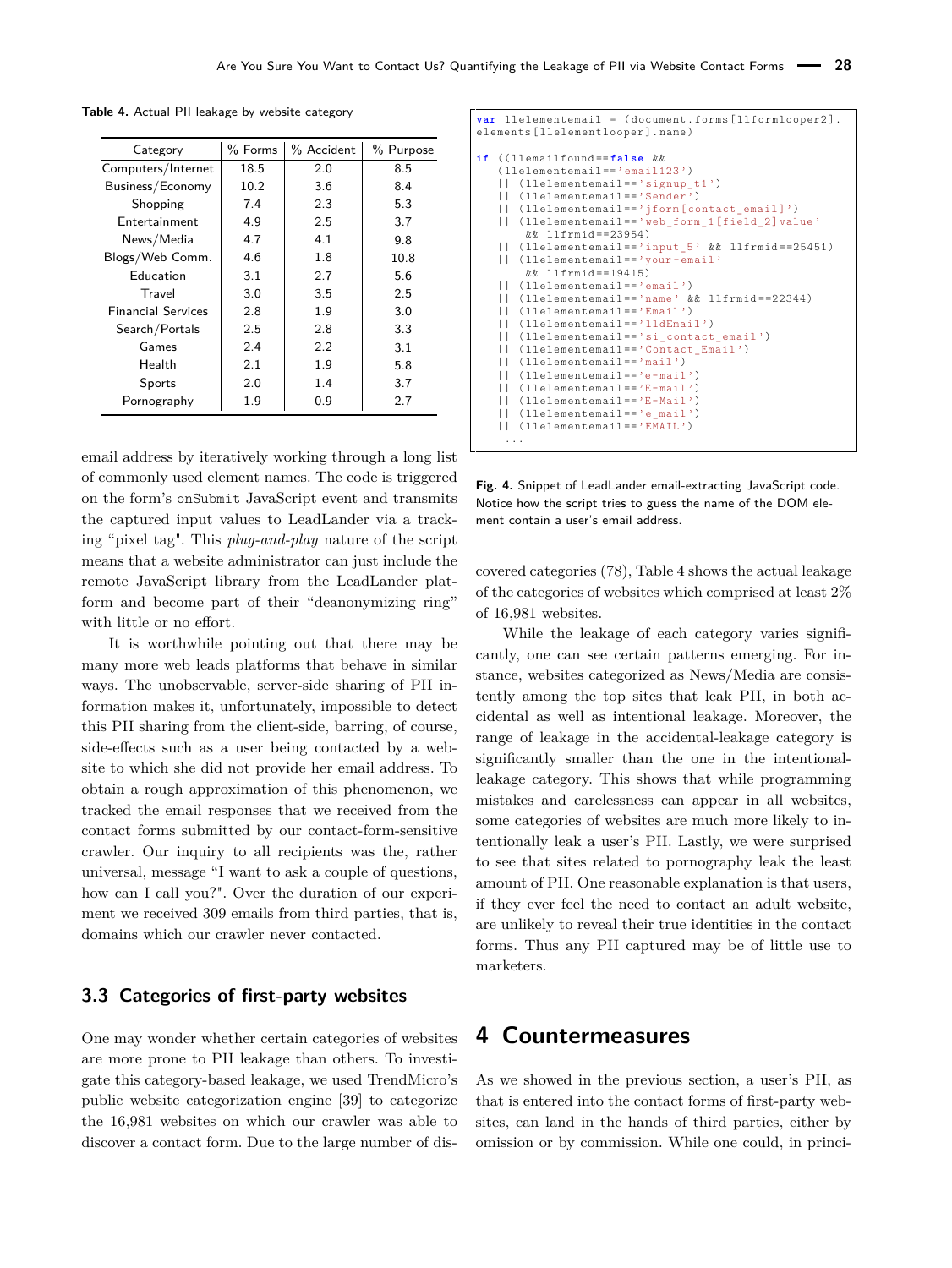ple, inspect the HTML and JavaScript code of a contact form before filling in their details, the technical skills required to do so are well outside the reach of everyday users of the web.

To remedy this situation, in this section, we describe the design and implementation of Formlock, a browser extension that not only alerts users of "leaky" forms but also protects the user's PII from leakage, even if a user decides, despite our warning, to utilize a leaky contact form. In the following paragraphs, we describe the detection of leaky forms and the steps that Formlock takes in order to safeguard a user's PII from client-side leakage. Section 7 provides a non-tracked download link for our FORMLOCK extension for the Chrome browser.

#### **Form Warning**

Given the current specification of HTML, the method of form submission (GET versus POST), the target of a form (first party versus third-party website) and the protocol of the submission (HTTP versus HTTPS), play no role in the visualization of a form. For instance, Moxie Marlinspike's SSL stripping techniques, included a MitM rewriting login forms converting them from submitting the user's credentials over HTTPS to submitting them over HTTP [21]. Marlinspike's attack abused, among others, the lack of any visual cues indicating the secure or insecure submission of credentials, as that is dictated by the protocol of the submitting form.

In the context of this paper, we argue that users need to know that a contact form can endanger their PII. To that extent, FORMLOCK highlights contact forms that either submit their inputs to third-party domains, or submit their inputs using the GET method. These form attributes are straightforwardly and reliably extractable from the contact form's HTML code (see Figure 5), ensuring that users are not flooded with false positives.

While not strictly necessary from a technical point of view, in addition to the highlighting of forms, Form-LOCK provides a context menu which the user can consult in order to find out the explanation why FORMLOCK marked any given contact form as leaky.

#### **Form Locking**

Even though interacting with a leaky form is likely to result in PII leakage, we expect that some users will want to contact a remote website, despite our warn-

```
for (\text{var } f = 0; f \leq \text{document} \text{ forms} \text{.} \text{length}: +f) {
   var curForm = document . forms [f];
   var actionDomain = curForm . getAttribute ('action ') ;
   // Supporting functions
   actionDomain = getHostname ( actionDomain ) ;
   actionDomain = getRootDomain (actionDomain);
   // tabDomain is provided upon injection<br>if (tabDomain I== actionDomain II
       if ( tabDomain !== actionDomain ||
         curForm . method === "get ") {
         curForm . style . border = " medium solid red";
   }
}
```
Fig. 5. Snippet of FORMLOCK, responsible for identifying and highlighting "leaky" contact forms

ings. Moreover, PII leakage may occur, not because of a leaky form, but because of dynamic scripts that will exfiltrate user information as soon as that is typed into a contact form. To accommodate these cases, Formlock has a "Lock-Form" mode which the user can enable and which attempts to lock-down the user's browsing environment so that the chance of leakage is reduced, if not altogether eliminated. This lock down consists of the following steps:

- 1. Upon the enabling of the "Lock-Form" mode, Formlock temporarily blocks all requests towards servers other than the first-party server and the server that is denoted in the action parameter of the contact form. This will stop the leakage of PII by invasive scripts which extract a user's details while those are being typed or upon form submission, without hindering the originally intended submission of the contact form. Note that we cannot stop the submission of a form towards a third-party domain, as in the case of form builders, since if we do, the user's contact request will never reach its intended destination.
- 2. Formlock records the timestamp of the lock-down so that it can, upon releasing the lock (Step 4), remove all new browsing data, including cookies and values in HTML5 storage. We included this feature in order to defend against scripts which, upon discovering that they cannot contact the outside world, would "stash" the user's PII in cookies and HTML5 storage, so that they can leak it *after* the submission of the contact form, when their connectivity will be restored.
- 3. If a form is expected to be submitted using the GET method, FORMLOCK cannot just change the protocol of the submission to POST since the server-side code that is meant to receive the user's details will likely fail. Instead, FORMLOCK allows the submis-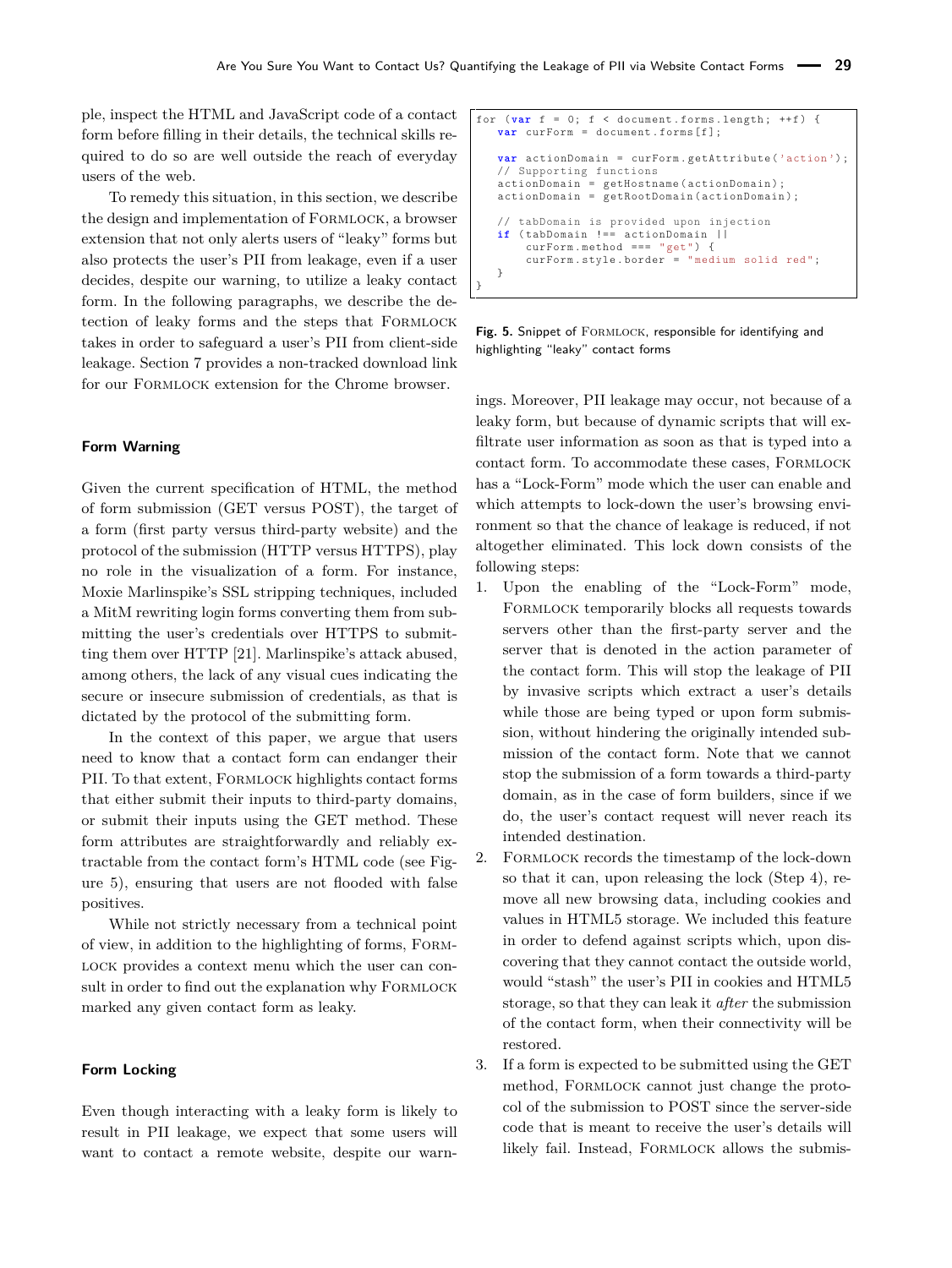sion of the form using a GET request while all thirdparty requests are blocked, and removes parameters from the resulting URL before refreshing the page and releasing the lock (Step 4). As such, the user's details will not leak via the Referer header or the document.location.href property.

4. Once a form is successfully submitted, the user can request from Formlock to go out of the "Lockform" mode. Upon that request, Formlock reloads the page (essentially stopping all scripts that may be constantly trying to leak the captured PII), restores the cookies and HTML5 storage to their previously stored state (Step 2), stops the temporary blocking of third-party requests, and reloads the contact page, thereby fully restoring the functionality of the original page.

#### **Limitations**

Since Formlock is a browser extension, it is, by definition, only able to stop client-side leakage, occuring through third-party requests which leak PII using headers and parameters. This leakage is stopped by Formlock through the temporary blocking of all third-party requests and the rollback of client-side state. If, however, a first party colludes with a third party to leak information from the server-side of the first party to the third party, then Formlock will not be able to stop this kind of PII leakage.

#### **Future work**

We intend to extend FORMLOCK in order to add crowdsourcing capabilities, where an extension, after receiving a user's explicit opt-in, will report to our servers the websites where leaky forms were discovered, without, of course, reporting the user's PII. This will allow us to expand our understanding past Alexa's top 100K websites, and particularly to smaller and more regional websites which tend to evade investigation due to their absence from the lists of popular websites provided by Alexa and Quantcast. Similar crowdsourcing techniques have been used both by researchers [24] as well as commercial extensions [11] and have allowed them to quantify phenomena of interest at a scale which would never be realizable via active crawling. We will further investigate the exact architecture of Formlock's crowdsourcing features, to provide as much privacy as possible to the participating users.

# **5 Related Work**

To the best of our knowledge, there has been no study of intended and unindented PII leakage through HTML contact forms that is of comparable breadth to our work.

#### **Referer-based studies**

Krishnamurthy et al. manually investigate the PII leakage of 120 popular websites that occurs during signup and normal interaction due to GET-submitting forms [15]. The authors discovered that 48% of these sites leaked a user identifier to a third-party website. Using a similar methodology, Mayer signed-up and interacted with 250 websites while recording all requests with the FourthParty measurement platform [10], finding that 61% of the tested websites leaked a user's PII to third parties [22].

Krishnamurthy and Wills performed a separate study for online social networks (OSNs) where they manually interacted with 12 OSNs finding cases where the PII that a user entrusted to an OSN would unintentionally find its way to third parties [17]. Chaabane et al. recently investigated the leakage of user PII via OSN applications by automatically interacting with more than 1,200 OSN applications on two different OSNs [6]. The authors discovered that 22% of Facebook applications and 69% of RenRen applications leak, intentionally (via an HTTP request) or unintentionally (via the Referer header), a user's PII to forth-parties, that is, parties other than the third-parties who serve the OSN application. In our study, we opted for a more fine-grained analysis of intentional and accidental leakage since we observed that many generic trackers send to third-parties the URL of their hosting page. As described in Section 3.2, when the current URL is a result of a GET-submitted form, it will include PII which will be accidentally sent towards third-parties and thus, in the methodology of Chaabane et al., will be counted as intentional leakage.

Nikiforakis et al. investigated the refereranonymizing services that some websites use to hide their presence from linked websites [30]. The authors found that the use of such services sacrifices the privacy of users in order to protect the privacy of the original website, since advertisers who are present on these services can link a user across more websites than they could, had the user transited directly from the linking site to the linked one.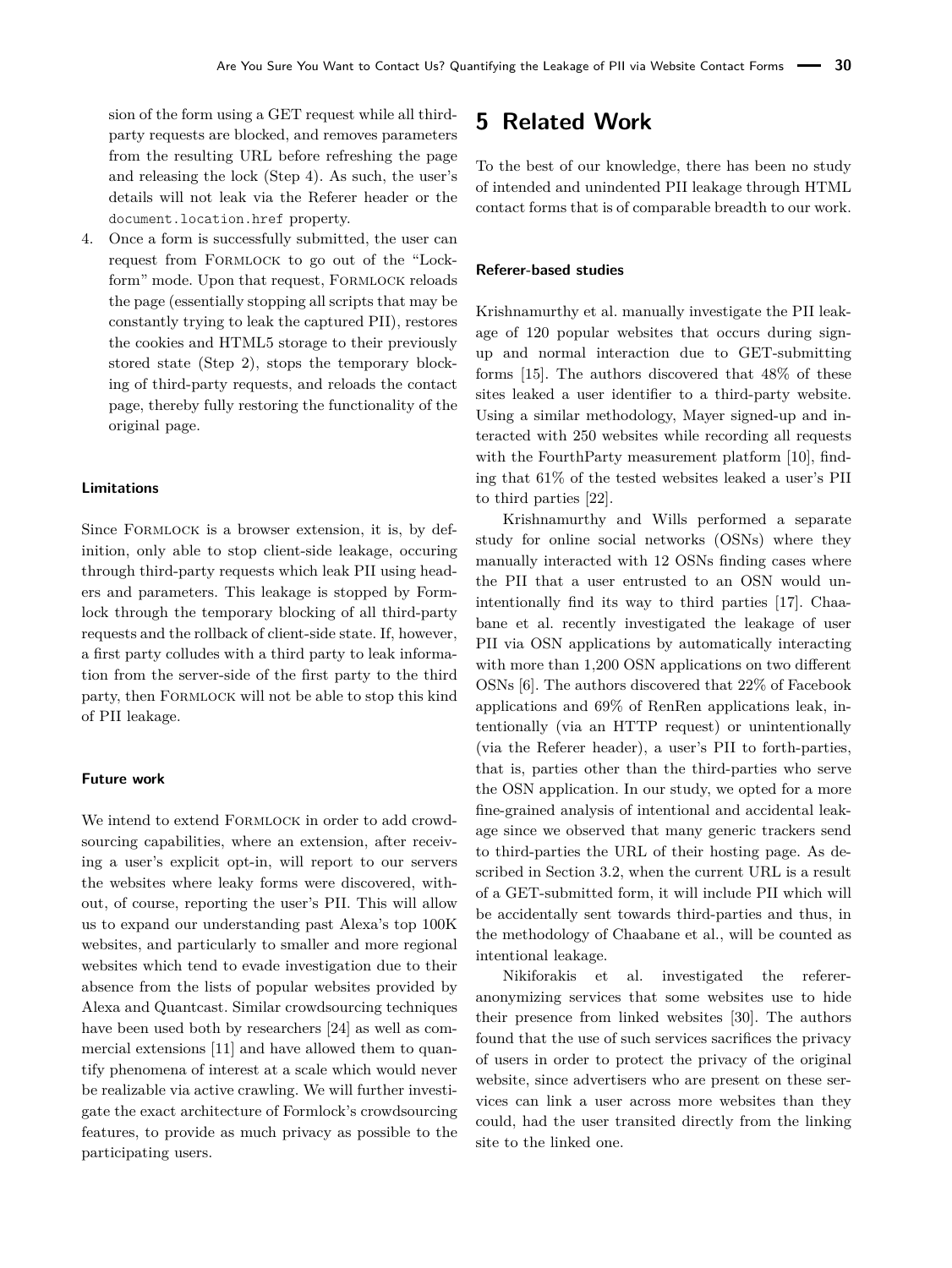#### **JavaScript-based studies**

More than one study has established that the ease of dynamic inclusions of remote JavaScript code does not come without a cost. From a security perspective, including remote code that can change without notice opens up websites to attacks where an attacker, instead of attacking a website directly, attacks the servers that are trusted for JavaScript code and alters the served JavaScript scripts [28, 41]. In fact, there have been many real-world examples of such attacks, with a recent one being the Syrian Electronic Army redirecting visitors of Reuters by actually compromising one of the advertising networks that Reuters was trusting for ads (via the use of remote JavaScript inclusions) [14]. We suspect that, due to the lack of visual changes, a similar attack where a remotely-included JavaScript library would be maliciously modified to exfiltrate a user's PII, would remain undetected for a substantial amount of time.

From a privacy perspective, the ease of including remote JavaScript code has enabled the increased adoption of tracking technologies [16, 23], where websites can now receive detailed tracking information about their users by simply adding a small snippet of JavaScript in their pages. Recent studies have shown that next to traditional stateful, cookie-based tracking [9, 34, 35], many websites are now tracking their users using stateless tracking techniques, which typically involve the fingerprinting of a user's browsing environment [1, 2, 7, 26, 29]. As described in Section 3.2, some of the marketing solutions that we discovered on the contact pages that intentionally leaked user PII are also making use of fingerprinting techniques.

# **6 Conclusion**

In this paper, we conducted the first large-scale study quantifying the leakage of personally identifiable information from the contact forms of websites. Contact forms are where users are asked to give up their anonymity and communicate, by name, with a website. As such, the pages that host these forms must respect their users and not leak, either by accident or intentionally, a user's PII to third parties. By designing a custom crawler that can autonomously identify and fillin forms while monitoring browser requests, we were able to characterize the PII leakage on the 100,000 most popular websites of the web. By analyzing the crawlercollected data, we discovered that, apart from having their details intentionally leaked to third parties, users are requested to enter their details in pages laden with third-party content and poorly-coded HTML forms, resulting in thousands of third-party domains receiving user PII, without the user's knowledge, or consent.

Instead of merely measuring the problem and relying on web programmers and browser vendors to take steps to decrease the discovered PII leakage, we designed and implemented FORMLOCK, a browser extension that warns the user of leaky forms and has the ability to temporarily lock-down a page so that a user's PII can be protected, both against accidental as well as intentional client-side leakage. We hope that this study can educate developers about the privacy consequences of sloppy programming practices on the web, raise awareness of the presence and practices of certain intrusive online marketing platforms, and equip users with the technology to reclaim the lost control over the dissemination of their PII.

**Acknowledgments:** We thank the anonymous reviewers and our shepherd Erman Ayday for their valuable input. We also thank Ghostery and Evidon for sharing with us data about the presence of specific web leads companies outside of the Alexa top 100K webpages. Some of the described experiments were conducted on virtual servers kindly provided to us by Linode. This work was supported by NSF grant CNS-1527086.

# **7 Availability**

The prototype of the FORMLOCK Chrome extension is available via the following code repository:

https://github.com/ostarov/Formlock

# **References**

- [1] G. Acar, C. Eubank, S. Englehardt, M. Juarez, A. Narayanan, and C. Diaz. The Web never forgets: Persistent tracking mechanisms in the wild. In Proceedings of the 21st ACM Conference on Computer and Communications Security (CCS), 2014.
- [2] G. Acar, M. Juarez, N. Nikiforakis, C. Diaz, S. Gürses, F. Piessens, and B. Preneel. FPDetective: Dusting the Web for fingerprinters. In Proceedings of the ACM Conference on Computer and Communications Security (CCS), 2013.
- [3] Alexa. Top 1 million websites. [http://s3.amazonaws.com/](http://s3.amazonaws.com/alexa-static/top-1m.csv.zip) [alexa-static/top-1m.csv.zip.](http://s3.amazonaws.com/alexa-static/top-1m.csv.zip)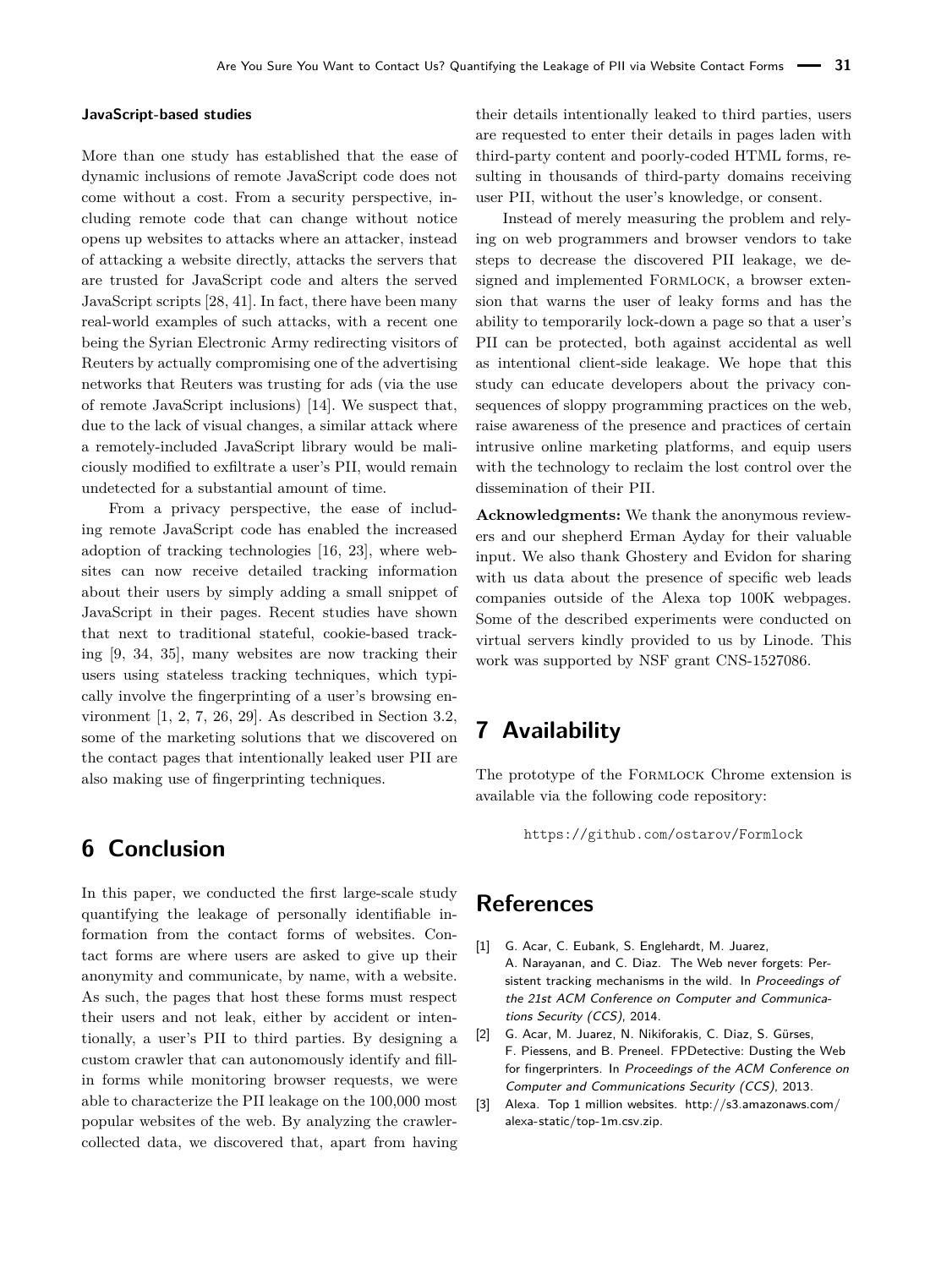- [4] J. Angwin. Meet the Online Tracking Device That is Virtually Impossible to Block. [http://www.propublica.](http://www.propublica.org/) [org/](http://www.propublica.org/)<article/meet-the-online-> [tracking-device-that-is](tracking-device-that-is-virtually-impossible-)[virtually-impossible-](tracking-device-that-is-virtually-impossible-) [to-block,](to-block) 2014.
- [5] BrowserMob Proxy. [http://bmp.lightbody.net/.](http://bmp.lightbody.net/)
- [6] A. Chaabane, Y. Ding, R. Dey, M. Ali Kaafar, and K. Ross. A Closer Look at Third-Party OSN Applications: Are They Leaking Your Personal Information? In Passive and Active Measurement conference (2014), Los Angeles, United States, Mar. 2014. Springer.
- [7] P. Eckersley. How Unique Is Your Browser? In Proceedings of the Privacy Enhancing Technologies Symposium (PETS), pages 1–17, 2010.
- [8] W. Enck, P. Gilbert, S. Han, V. Tendulkar, B.-G. Chun, L. P. Cox, J. Jung, P. McDaniel, and A. N. Sheth. Taintdroid: an information-flow tracking system for realtime privacy monitoring on smartphones. ACM Transactions on Computer Systems (TOCS), 32(2):5, 2014.
- [9] S. Englehardt, D. Reisman, C. Eubank, P. Zimmerman, J. Mayer, A. Narayanan, and E. W. Felten. Cookies that give you away: The surveillance implications of web tracking. In Proceedings of the 24th International Conference on World Wide Web (WWW), pages 289–299, 2014.
- [10] FourthParty: Web Measurement Platform. [http://www.](http://www.fourthparty.info) [fourthparty.info.](http://www.fourthparty.info)
- [11] Ghostery. [https://www.ghostery.com.](https://www.ghostery.com)
- [12] J. HOFFMAN-ANDREWS. Verizon Injecting Perma-Cookies to Track Mobile Customers, Bypassing Privacy Controls. [https://www.eff.org/deeplinks/2014/11/verizon-x-uidh,](https://www.eff.org/deeplinks/2014/11/verizon-x-uidh) 2014.
- [13] P. Hornyack, S. Han, J. Jung, S. Schechter, and D. Wetherall. These aren't the droids you're looking for: retrofitting android to protect data from imperious applications. In Proceedings of the 18th ACM conference on Computer and communications security, pages 639–652. ACM, 2011.
- [14] F. Jacobs. How Reuters got compromised by the Syrian Electronic Army. [https://medium.com/@FredericJacobs/](https://medium.com/@FredericJacobs/the-reuters-compromise-by-the-syrian-) [the-reuters-compromise-by-the-syrian-](https://medium.com/@FredericJacobs/the-reuters-compromise-by-the-syrian-) [electronic-army-](electronic-army-6bf570e1a85b)[6bf570e1a85b,](electronic-army-6bf570e1a85b) 2014.
- [15] B. Krishnamurthy, K. Naryshkin, and C. E. Wills. Privacy leakage vs. protection measures: the growing disconnect. In Web 2.0 Security and Privacy Workshop, 2011.
- [16] B. Krishnamurthy and C. Wills. Privacy diffusion on the web: A longitudinal perspective. In Proceedings of the 18th International Conference on World Wide Web, WWW '09, pages 541–550, New York, NY, USA, 2009. ACM.
- [17] B. Krishnamurthy and C. E. Wills. On the leakage of personally identifiable information via online social networks. In Proceedings of the 2nd ACM workshop on Online social networks, pages 7–12. ACM, 2009.
- [18] Who are these tracking companies? Meet LeadLander. [http:](http://www.abine.com/blog/2012/leadlander/) [//www.abine.com/blog/2012/leadlander/,](http://www.abine.com/blog/2012/leadlander/) 2012.
- [19] LeadLander. Website Visitor Analytics. [http://www.](http://www.leadlander.com) [leadlander.com.](http://www.leadlander.com)
- [20] I. D. Marino. Ghost Driver / PhantomJSDriver. [https:](https://github.com/detro/ghostdriver) [//github.com/detro/ghostdriver.](https://github.com/detro/ghostdriver)
- [21] M. Marlinspike. New Tricks for Defeating SSL in Practice. In Proceedings of BlackHat 2009, DC, 2009.
- [22] J. Mayer. Tracking the trackers: Where everybody knows your username. [http://cyberlaw.stanford.edu/node/6740,](http://cyberlaw.stanford.edu/node/6740)

2011.

- [23] J. R. Mayer and J. C. Mitchell. Third-party web tracking: Policy and technology. In IEEE Symposium on Security and Privacy, pages 413–427. IEEE Computer Society, 2012.
- [24] J. Mikians, L. Gyarmati, V. Erramilli, and N. Laoutaris. Crowd-assisted Search for Price Discrimination in E-Commerce: First results. In Proceedings of the 9th International Conference on emerging Networking EXperiments and Technologies (CoNEXT), 2013.
- [25] M. Motoyama, K. Levchenko, C. Kanich, D. McCoy, G. M. Voelker, and S. Savage. Re: Captchas-understanding captcha-solving services in an economic context. In USENIX Security Symposium, volume 10, page 3, 2010.
- [26] K. Mowery and H. Shacham. Pixel perfect: Fingerprinting canvas in HTML5. In Proceedings of the Workshop on Web 2.0 Security and Privacy (W2SP). IEEE Computer Society, May 2012.
- [27] Network Advertising Initiative. Understanding Online Advertising. [https://www.networkadvertising.org/faq.](https://www.networkadvertising.org/faq)
- [28] N. Nikiforakis, L. Invernizzi, A. Kapravelos, S. Van Acker, W. Joosen, C. Kruegel, F. Piessens, and G. Vigna. You are what you include: Large-scale evaluation of remote javascript inclusions. In Proceedings of the 2012 ACM Conference on Computer and Communications Security, CCS '12, pages 736–747, New York, NY, USA, 2012. ACM.
- [29] N. Nikiforakis, A. Kapravelos, W. Joosen, C. Kruegel, F. Piessens, and G. Vigna. Cookieless monster: Exploring the ecosystem of web-based device fingerprinting. In Proceedings of the 2013 IEEE Symposium on Security and Privacy, SP '13, pages 541–555, Washington, DC, USA, 2013. IEEE Computer Society.
- [30] N. Nikiforakis, S. Van Acker, F. Piessens, and W. Joosen. Exploring the Ecosystem of Referrer-Anonymizing Services. In Proceedings of the 12th Privacy Enhancing Technology Symposium (PETS), pages 259–278, 2012.
- [31] D. Nix. You're not anonymous. I know your name, email, and company. [https://web.archive.org/web/](https://web.archive.org/web/20140103065932/http://blog.42floors.com/youre-not-anonymous-i-know-your-name-email-) [20140103065932/http://blog.42floors.com/youre-not](https://web.archive.org/web/20140103065932/http://blog.42floors.com/youre-not-anonymous-i-know-your-name-email-)[anonymous-i-know-your-name-email-](https://web.archive.org/web/20140103065932/http://blog.42floors.com/youre-not-anonymous-i-know-your-name-email-) [and-company/,](and-company/) 2012.
- [32] PhantomJS. Headless WebKit. [http://phantomjs.org.](http://phantomjs.org)
- [33] E. Picard. We Don't Need No Stinkin' Third-Party Cookies. [http://adexchanger.com/data-driven-thinking/we-dont](http://adexchanger.com/data-driven-thinking/we-dont-need-no-stinkin-third-party-cookies/)[need-no-stinkin-third-party-cookies/,](http://adexchanger.com/data-driven-thinking/we-dont-need-no-stinkin-third-party-cookies/) 2013.
- [34] F. Roesner, T. Kohno, and D. Wetherall. Detecting and defending against third-party tracking on the web. In Proceedings of the 9th USENIX Conference on Networked Systems Design and Implementation, NSDI'12, pages 12–12, Berkeley, CA, USA, 2012. USENIX Association.
- [35] A. Soltani, S. Canty, Q. Mayo, L. Thomas, and C. J. Hoofnagle. Flash cookies and privacy. In AAAI Spring Symposium: Intelligent Information Privacy Management, 2010.
- [36] E. Steel. A Web Pioneer Profiles Users by Name. [http://www.wsj.com/articles/](http://www.wsj.com/articles/SB10001424052702304410504575560243259416072) [SB10001424052702304410504575560243259416072,](http://www.wsj.com/articles/SB10001424052702304410504575560243259416072) 2010.
- [37] S. Sunam. Google Plus post on December 8, 2012, (accessed February 23, 2015). [https://plus.google.com/](https://plus.google.com/+SumitSuman01/posts/2jLJ5B4yPYF) [+SumitSuman01/posts/2jLJ5B4yPYF.](https://plus.google.com/+SumitSuman01/posts/2jLJ5B4yPYF)
- [38] The Wall Street Journal. What They Know. [http://www.](http://www.wsj.com/public/page/what-they-know-digital-privacy.html) [wsj.com/public/page/what-they-know-digital-privacy.html.](http://www.wsj.com/public/page/what-they-know-digital-privacy.html)